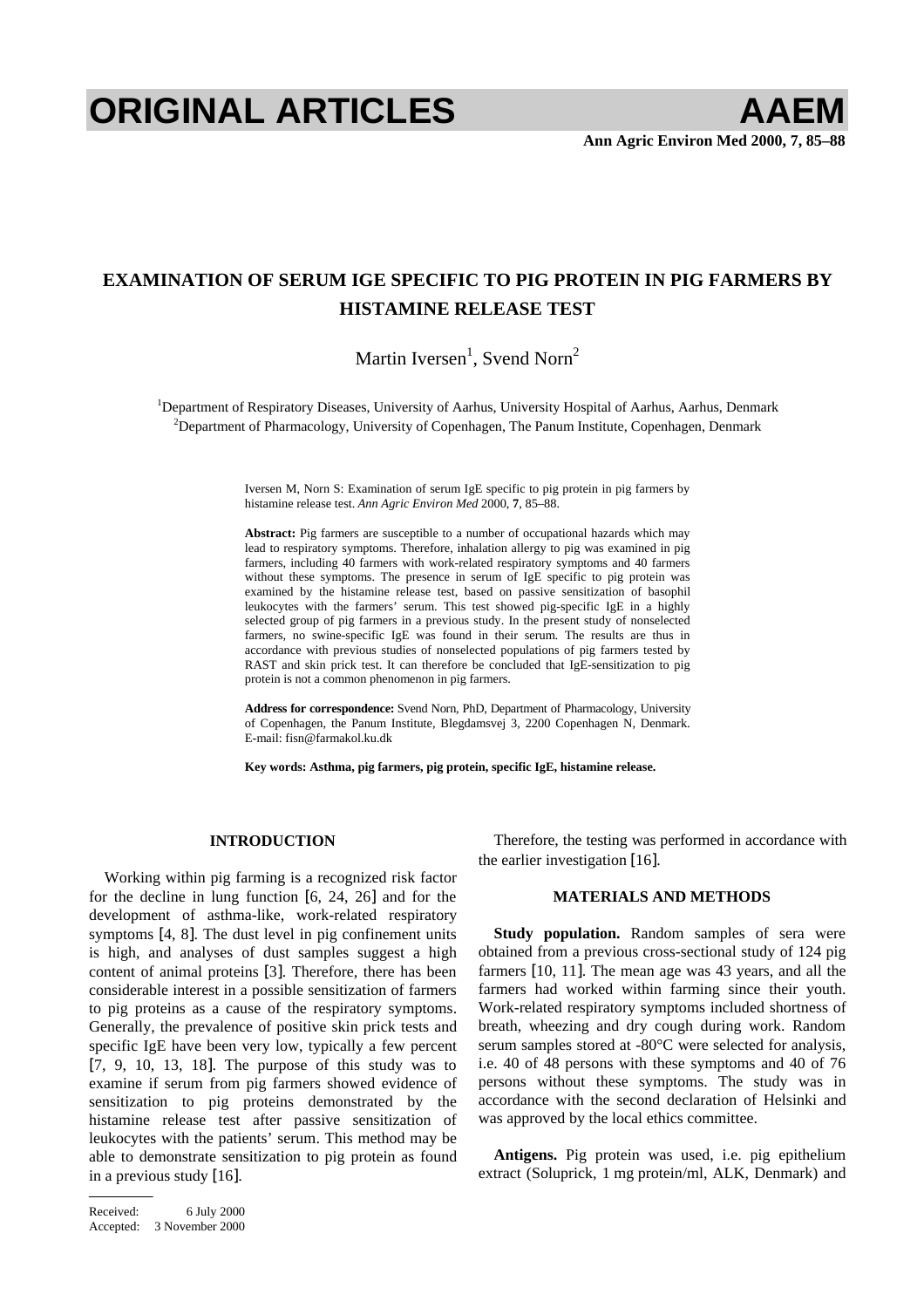pig urine obtained directly from the bladder and then dialyzed. House dust mite, grass pollen (Timothy, *Phleum pratense*) and cat dander, all Soluprick-SQ, 10 HEP, from ALK Denmark, were included. Anti-IgE sepharose was prepared by coupling of anti-human IgE (immunoglobulin fraction of rabbit antiserum A0094, DAKO A/S, Denmark) to CNBr-activated Sepharose 4B according to Pharmacia Biotech (Sweden).

**Leukocytes.** Umbilical cord blood was drawn in a heparin glass shortly after delivery, and 5 ml blood was mixed with 30 ml 0.9% NaCl including 0.3 mg/ml human serum albumin. Leukocytes including basophils were obtained by Percoll gradient centrifugation. 12.5 ml Percoll (specific gravity 1.080) was placed below the mixture of blood/0.9% NaCl. After centrifugation (296 g, 40 min), the cotton wool-like interphase of leukocytes was withdrawn, washed twice and resuspended in Tris-AMC containing 25 mM Tris at pH 7.6, 0.12 M NaCl, 5 mM KCl,  $0.6$  mM CaCl<sub>2</sub>,  $1.1$  mM MgCl<sub>2</sub>,  $0.3$  mg human serum albumin/ml and 3 µl/ml heparin (Leo, Denmark 5000 IE/ml).



**Figure 1.** No swine-specific IgE was found in serum from pig farmers. IgE was measured by histamine release in response to pig epithelium extract after passive sensitization of basophils with serum from the farmers. Two examples are shown, a farmer with (A) and a farmer without (B) respiratory symptoms tested with allergen extract of pig epithelium. For comparison, three patients allergic to house dust mite, grass pollen or cat dander were tested with the respective allergen extracts  $(C)$ . Passive sensitization caused by intact serum  $(①)$ , serum deprived of IgE (O), medium  $(\Delta)$  and control serum from nonatopic nonfarmers  $($   $\blacktriangle)$  is shown. Dilution factors of allergen extracts and representative examples of various dose responses are given.

**Passive sensitization.** Serum IgE specific to pig epithelium and pig urine was verified by passive sensitization of cord-blood leukocytes with the farmers' serum. The cells were incubated with the serum for 1 hr at 37°C and thereafter resuspended in Tris-AMC [15]. To compare with nonsensitized cells, sham sensitization of the cells were performed with patient serum replaced by medium (Tris-AMC), individual control sera from healthy (nonatopic) nonfarmers or the patients' serum deprived of IgE. The IgE was removed by the following procedure. To 200 µl patient serum was added 12 µl anti-IgE sepharose and the mixture was kept rotating for 1 hr at room temperature. After centrifugation (2,600 g, 10 min) serum was separated from the pellet of IgE- anti IgE sepharose. By this procedure more than 95% of IgE, but no IgG, was removed from serum as determined by the IgE assay, Abbott (USA) and immunonephelometry (Behringwerke AG, Germany), respectively. Additionally, the assay was controlled by passive sensitization of the cells with sera from 3 patients allergic to house dust mite, 4 to grass pollen and 3 to cat dander, all showing a Magic Lite class 3–4 response.

**Histamine release.** Passive sensitization was measured by histamine release. To 50 µl samples of the sensitized leukocytes were added 5 µl of pig epithelium extract, pig urine or antigen extract (house dust mite, grass pollen or cat dander) in different concentrations. Pig epithelium extract was used in dilutions of 1:33, 1:100, 1:330, 1:1,000 and 1:3,300, and pig urine in the range from 1:10 to  $1:10^6$ . Allergen extracts of house dust mite, grass pollen and cat dander were used in the range from 1:100 to 1:1,000. All samples, in duplicate, were incubated for 40 min at 37°C, and the release of histamine from basophils was determined as described [15] and expressed as a percentage of the total histamine content of the sample. Positive histamine release test was defined by a histamine release exceeding the spontaneous release with 10% [15, 16].

#### **RESULTS**

The presence of serum IgE specific to pig protein was examined in 40 pig farmers with work-related respiratory symptoms and compared with 40 pig farmers without these symptoms. None of the 80 farmers showed positive histamine release test to pig epithelium extract or pig urine. Thus, a net histamine release < 10% was found in all farmers with or without symptoms, i.e. no difference was observed between the two groups of farmers  $(P > 0.9)$ by Wilcoxon-Mann-Whitney test). Figure 1 shows representative dose responses to pig epithelium extract in two farmers, one with respiratory symptoms (Fig. 1A) and the other without symptoms (Fig. 1B). The marginal release of histamine was identical with that obtained by sham sensitization, i.e. when patient serum was replaced by medium or by control serum from healthy, nonatopic nonfarmers, and the release did not differ from the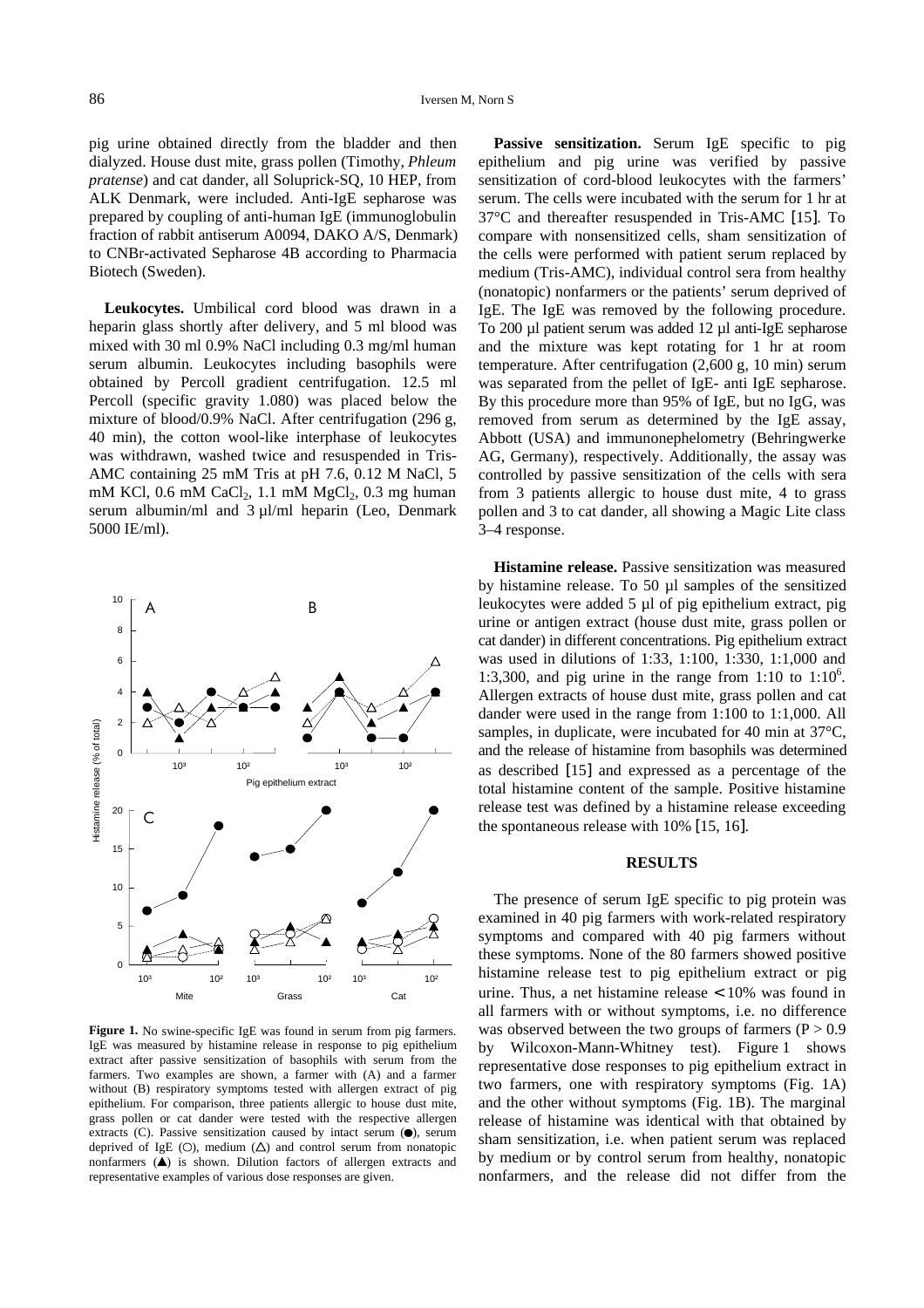spontaneous release (not shown). Identical results were obtained by pig urine showing no significant histamine release (results not shown).

The assay was controlled in parallel experiments. Patients allergic to house dust mite, grass pollen or cat dander were tested by the respective allergen extracts. All sera from these patients showed a positive histamine release test and a representative curve of each is shown in Figure 1C, indicating the presence in serum of specific IgE. When patient serum was replaced by medium or control serum only marginal histamine release, corresponding to spontaneous release, was obtained. That was also the case by removal of IgE in serum from the patients, changing the response from positive to negative.

#### **DISCUSSION**

The question whether inhalation allergy to pigs exists has been examined in some studies based on RAST tests and skin prick tests. These studies show that IgEmediated inhalation allergy to pigs is rarely observed, since the prevalence of positive responses amounted to only a few percent [7, 9, 10, 13, 18]. However, one study with exclusively skin prick test contrasted with these findings [1], and there has been one case report of occupational asthma caused by allergy to pigs' urine [5].

The histamine release test has been used as a sensitive test in connection with type I allergy caused by aeroallergens [19, 20]. This test has shown specific IgE to pig protein in a highly selected group of farmers, employed for at least 10 years in swine confinement buildings, and selected by the presence of both selfreported asthma and hay fever [16]. Thus, the histamine release response to pig epithelium extract and pig urine was similar to that obtained by aeroallergens in type I allergic patients, i.e. comparable with that shown in the present Figure 1C, representing patients allergic to either mite, grass pollen or cat dander. Furthermore, specific IgE was found bound to the cell surface of their basophil leukocytes. Whether a sensitization to pig protein is a common phenomenon among swine farmers should therefore be reevaluated by the histamine release test. This was the aim in the present study, which included a substantial number of persons with and without workrelated respiratory symptoms during work in pig confinement buildings, a patient material well-fitted for examination of specific IgE by the histamine release test. In the present study, we used exactly the same set up and criteria as in the previous study [16], but no IgE-sensitization was found in any person since none of the 80 farmers showed a positive histamine release response to pig epithelium extract or pig urine. The results are thus in accordance with the previous studies with RAST demonstrating no IgE antibodies directed against pig protein. Therefore, it should be concluded that sensitization to pig protein may occur in some individuals, but it is not a common phenomenon, and does not explain the prevalent respiratory symptoms occurring in pig farmers during their work in pig confinement barn environment.

However, the respiratory symptoms may well be caused by dust in the swine barns, since the dust, as well as the content in dust of lipopolysaccharides (LPS), bacteria, and moulds [3, 17, 25] are able to trigger release of inflammatory mediators and cytokines, demonstrated *in vitro* [12, 14, 21, 22, 23, 28]. Furthermore, exposure of healthy controls to swine dust in the swine confinement buildings caused release of cytokines in the airways, which was measured by increased levels of IL-1β, IL-6, IL-8 and TNFα in the alveolar lavage fluid and nasal washes [2, 27]. Additionally, the combined effect of these noxious agents causes enhanced mediator release [21, 22, 28] and the synergy may aggravate the respiratory symptoms during work in the barns.

#### **Acknowledgement**

The study was supported by the Allergy Fund of 1981.

#### **REFERENCES**

1. Cormier Y, Boulet L-P, Bedard G, Tremblay G: Respiratory health of workers exposed to swine confinement buildings only or to both swine confinement buildings and dairy farms. *Scand J Work Environ Health* 1991, **17**, 269-275.

2. Cormier Y, Laviolette M, Bedard G, Dosman J, Israel-Assayag E: Effect of route of breathing on response to exposure in a swine confinement building. *Am J Respir Crit Care Med* 1998, **157**, 1512- 1521.

3. Donham KJ, Scallon LJ, Popendorf W, Treuhaft MW, Roberts RC: Characterization of dusts collected from swine confinement buildings. *Am Ind Hyg Assoc J* 1986, **47**, 404-410.

4. Dosman JA, Graham BL, Hall D, Pahwa P, McDuffie HH, Lucewicz M, To T: Respiratory symptoms and alterations in pulmonary function tests in swine producers in Saskatchewan: Results of a survey of farmers. *J Occup Med* 1988, **30**, 715-720.

5. Harries MG, Cromwell O: Occupational asthma caused by allergy to pigs´urine. *Brit Med J* 1982, **284**, 867.

6. Iversen M, Brink O, Dahl R: Lung function in a five-year followup study of farmers. *Ann Agric Environ Med* 1994, **1**, 39-43.

7. Iversen M, Dahl R: Specific antigens in dust from swine confinement buildings. *Am J Ind Med* 1994, **25**, 49-51.

8. Iversen M, Dahl R, Korsgaard J, Hallas T, Juel Jensen E: Respiratory symptoms in Danish farmers: an epidemiological study of risk factors. *Thorax* 1988, **43**, 872-877.

9. Iversen M, Korsgaard J, Hallas T, Dahl R: Mite allergy and exposure to storage mites and house dust mites in farmers. *Clin Exp Allergy* 1990, **20**, 211-219.

10. Iversen M, Pedersen B: The prevalence of allergy in Danish farmers. *Allergy* 1990, **45**, 347-353.

11. Iversen M, Pedersen B: Relation between respiratory symptoms, type of farming, and lung function disorders in farmers. *Thorax* 1990, **45**, 919-923.

12. Jussila J, Ruotsalainen M, Komulainen H, Savolainen K, Nevalainen A, Hirvonen M-R: Streptomyces anulatus from indoor air of moldy houses induce NO and IL-6 production in a human alveolar epithelial cell-line*. Environ Toxicol Pharmacol* 1999, **7**, 261-266.

13. Katila M-L, Mäntyjärvi RA, Ojanen TH: Sensitization against environmental antigens and respiratory symptoms in swine workers. *Br J Ind Med* 1981, **38,** 334-338.

14. Larsen FO, Christensen LHR, Clementsen P, Gravesen S, Stahl Skov P, Norn S: Microfungi in indoor air are able to trigger histamine release by non-IgE-mediated mechanisms. *Inflamm Res* 1996, **45 (Suppl 1)**, S 23-S 24.